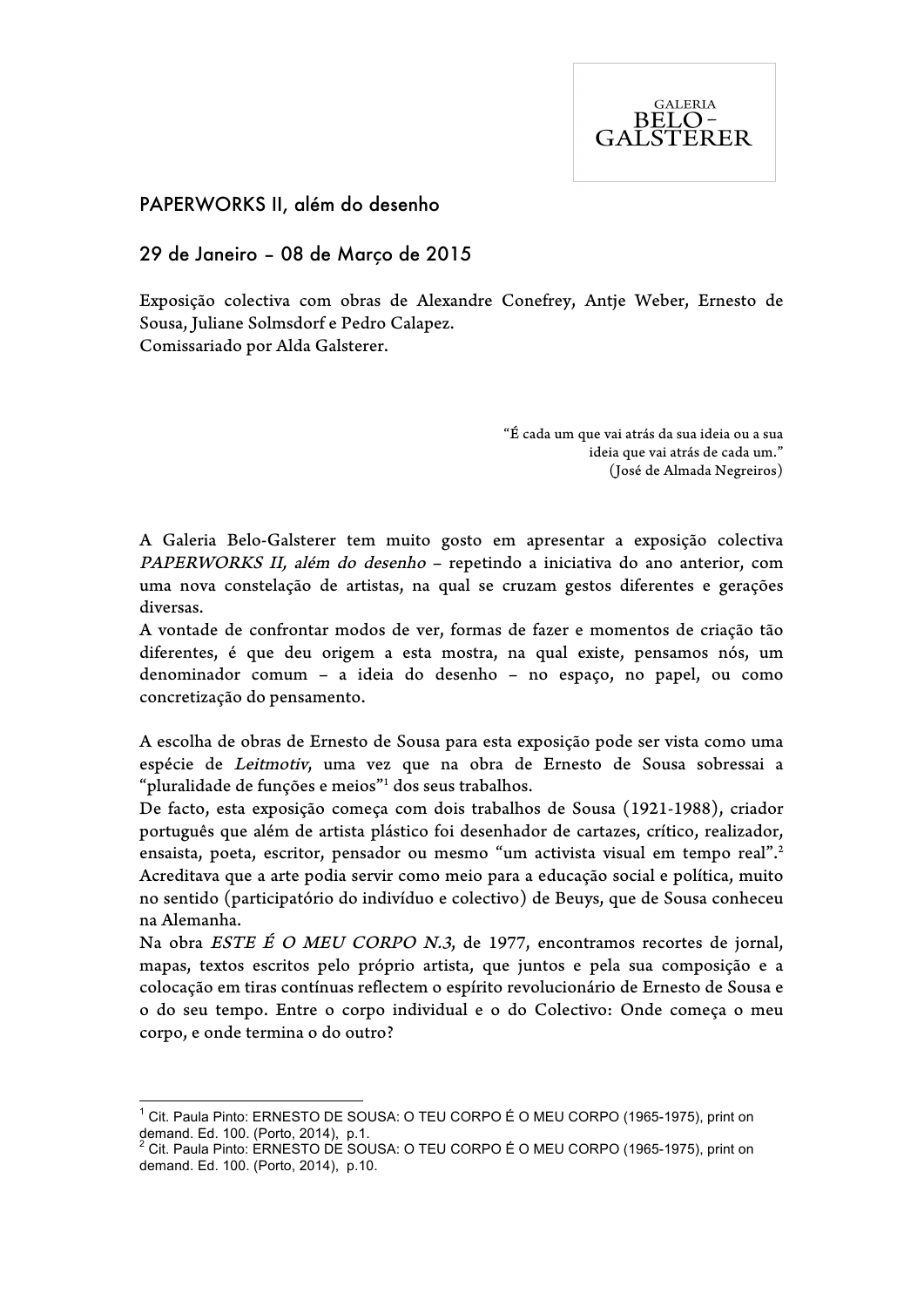

Numa sala adjacente somos colocados perante três desenhos de grandes dimensões, feitos a pastel seco sobre papel. O artista Pedro Calapez inspirou-se em trabalhos da colecção da Casa Museu Anastácio Gonçalves, recuperando um dos temas mais conhecidos da poética lírica antiga, o "Narciso" (do corpo das Metamorfoses, 1-8 A.D.) de Ovídio. Enquanto a maioria das pinturas e retratos de Narciso de toda a história da arte se concentram na figura do jovem e belo filho do Deus dos Rios, Pedro Calapez assume um gesto mais abstracto, focando a sua abordagem na natureza e na paisagem: deixando de lado a figura humana, o artista concentra-se já no estado da metamorfose – Narciso já se transformou em flor, fica a paisagem. Na antiguidade como hoje no nosso mundo contemporâneo uma questão pertinente: Nada morre, tude se transforma…?

As obras de Alexandre Conefrey criam um forte contraste com o preto-e-branco das obras de Calapez, e apresentam-se com uma força abstracta, dominando a cor monocroma sobre o papel. Conefrey usou vários meios e técnicas que tanto pertencem ao domínio da pintura bem como à do desenho (aguarela, guache, tempera, lápis, ...) e entrelaça ambas tão mestralmente, que provoca a sensação de que "o desenho existe sempre sob a pintura (ou dentro dela)"3 .

Os trabalhos de Antje Weber (desta série que iniciou em 2013) seguem outro caminho. A artista usa o desenho com o apoio da colagem, usando materiais já usados e vividos.

Weber usa a colagem–assemblage em que a sobreposição de linhas, formas, materiais e objectos cria um mundo de memorias paralelo. Os objectos passam por um processo de metamorfose, em que aquilo que aparentemente não tem valor, ao ser rearranjado se apresenta com novo aspecto e significado...

Juliane Solmsdorf está representada com uma instalação composta por três círculos na parede, que além de funcionarem como um desenho directamente na parede, na aproximação se revelam objectos reais, numa combinação surpreendente de madeira e nylon. No seu trabalho, Solmsdorf combina materiais opostos, criando esculturas como gestos que geram uma tensão erótica através de emoções como violência ou delicadeza. "Não obstante, são mais do que gestos simples e abstractos – as suas esculturas têm o poder de se transformar em corpos reais, que nos falam sobre a existência humana."4

Está presente em todos estes trabalhos a ideia do desenho – no espaço, no papel, ou como concretização do pensamento.

Alda Galsterer, Janeiro de 2015

## **Agradecimentos:**

 

Agradecemos ao CEMES (Centro de Estudos Multidisciplinares Ernesto de Sousa) a gentil cedência de obras para a exposição.

<sup>3</sup> João Pinharanda: Director's Cut, do texto para a exposição individual de Conefrey na Giefarte, Lisboa, 2012.

<sup>4</sup> Magdalena Magiera: "Juliane Solmsdorf", in: Cat. Based in Berlin, KW Kunstwerke Berlin, 2011, p. 174.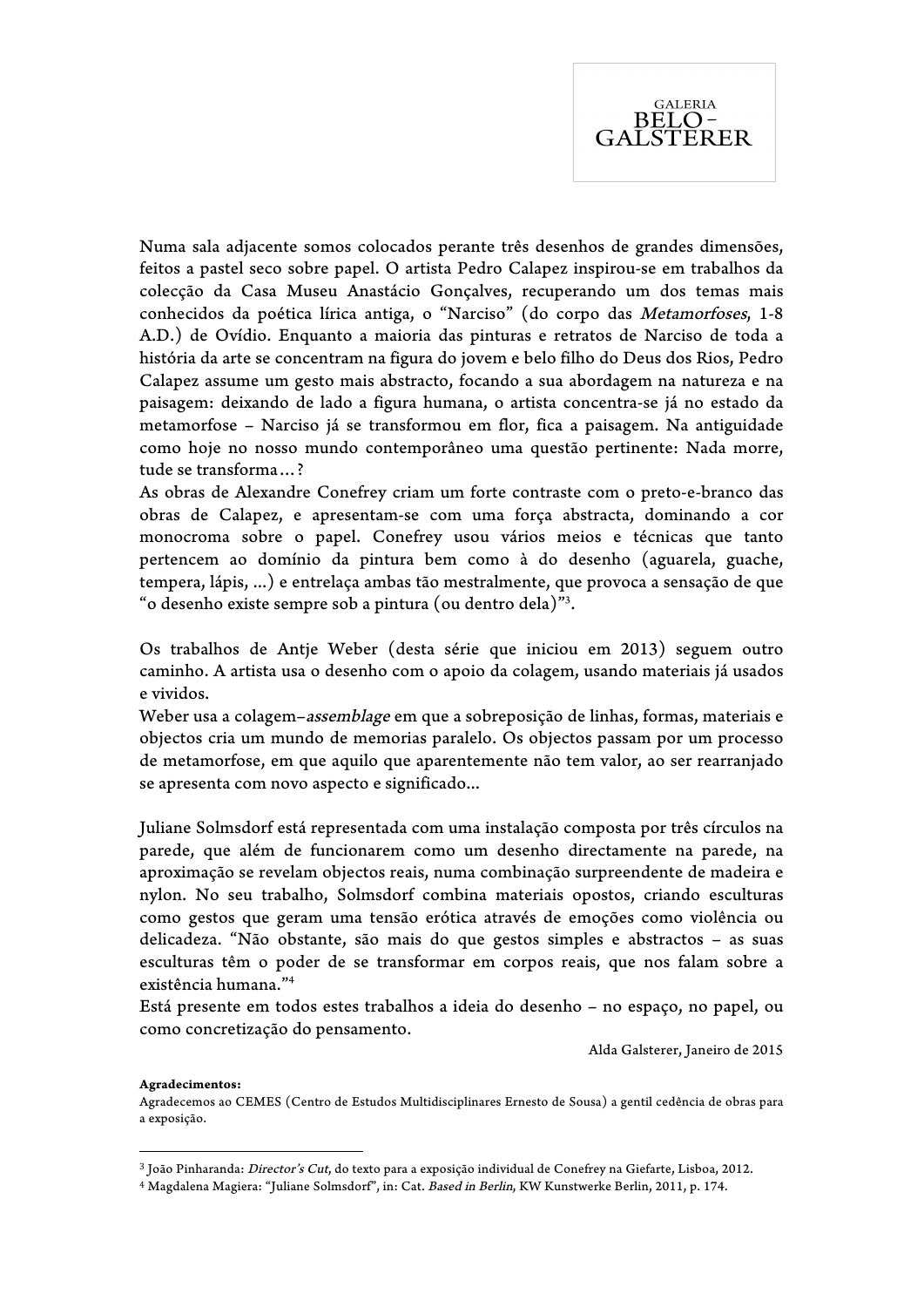

PAPERWORKS II, beyond drawing January 29– March 08, 2015

 

Group exhibition with works by Alexandre Conefrey, Antje Weber, Ernesto de Sousa, Juliane Solmsdorf and Pedro Calapez. Curated by Alda Galsterer.

> "People follow their idea or is it the idea that follows them?"<sup>1</sup> (José de Almada Negreiros)

Galeria Belo-Galsterer is very pleased to present the exhibition PAPERWORKS II, beyond drawing – repeating last year's initiative, a group show with a new constellation of artists, crossing different gestures and generations.

The curatorial proposal for this show is to confront complete different manners of seeing, ways of doing and diverse moments of creation; however, this exhibition, as we think, has a common denominator – the idea of drawing – in space, on paper, or as in its materialization of thought.

The choice of works by Ernesto de Sousa (1921-1988) for this show might be seen as a kind of Leitmotiv, since in his oeuvre the "plurality of functions and media"<sup>2</sup> of his works stands out.

In fact, this show presents two works by Sousa, Portuguese creator, who besides being a visual artist, also was a graphic designer, critique, film director, essayist, poet, writer, thinker or even considered "a visual activist in real time".<sup>3</sup>

He believed that art could serve as a means for social and political education, a lot in the spirit of Beuys (as of individual and collective participation), who Sousa had met in Germany.

The work *ESTE É O MEU CORPO N.3*, from 1977 [THIS IS MY BODY, N. 3] we find newspaper cut outs, maps, texts written by the artist himself, that together and by composition and the layout in continuous stripes reflect the artist's own revolutionary spirit, as well as that of his time. Between the individual body and that of the Collective: where begins my Body, and where does the Body of the other end?

In one of the other rooms, we find ourselves before three drawings of big dimensions, made in dry crayon on paper. The artist Pedro Calapez (1954) took inspiration in

 $1$  "É cada um que vai atrás da sua ideia ou a sua ideia que vai atrás de cada um." (Original quote by the Portuguese artist Almada de Negreiros)

<sup>2</sup> Cit. Paula Pinto: ERNESTO DE SOUSA: O TEU CORPO É O MEU CORPO (1965-1975), print on demand. Ed. 100. (Porto, 2014), p.1.

<sup>3</sup> Cit. Paula Pinto: ERNESTO DE SOUSA: O TEU CORPO É O MEU CORPO (1965-1975), print on demand. Ed. 100. (Porto, 2014), p.10.